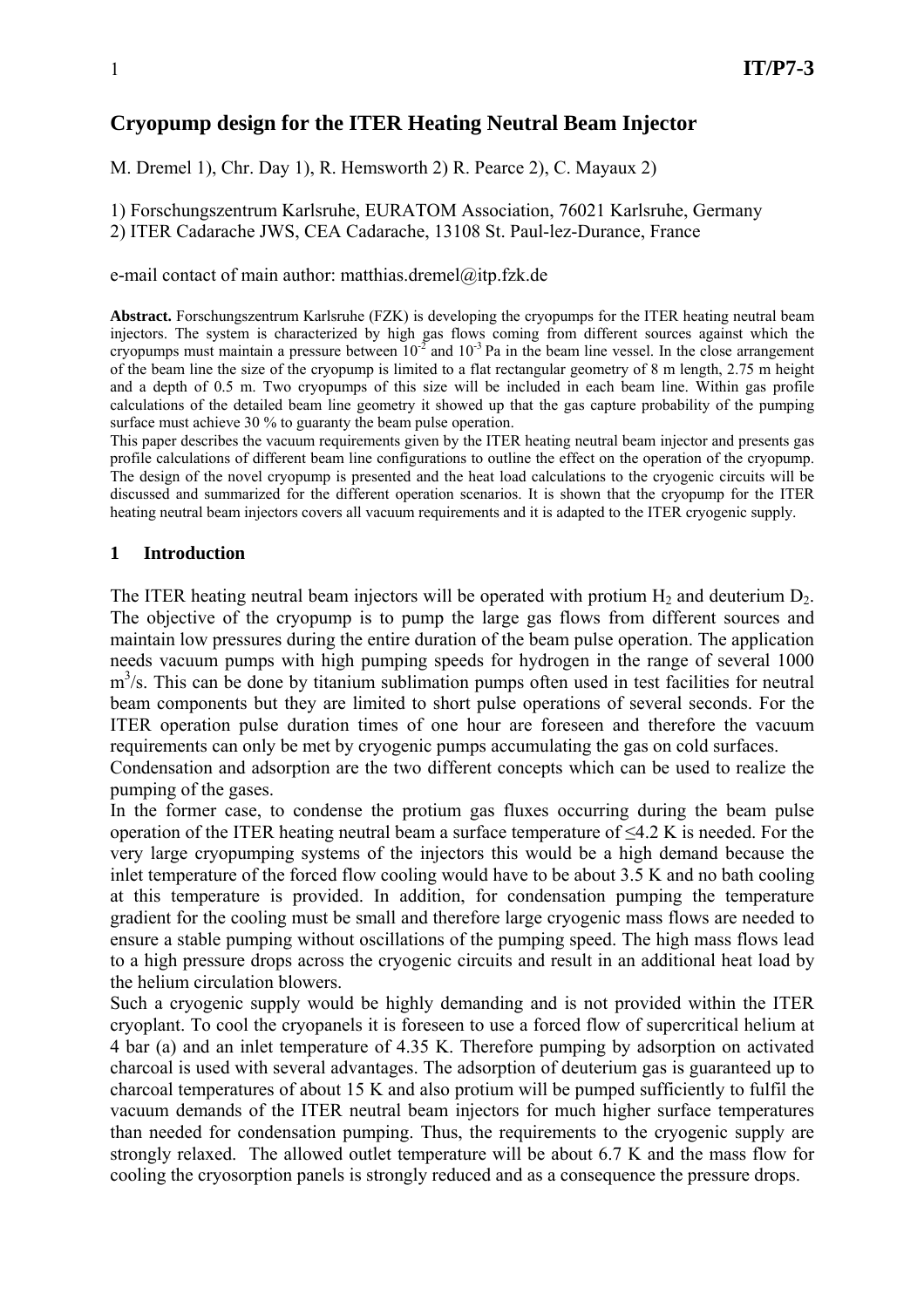## **2 Vacuum requirements of the ITER heating neutral beam injectors**

The reference design of the ITER Neutral Beam Injector is shown in figure 1 including the main gas sources. The complex geometry of the ion source and the resulting pressure profile in the accelerator is discussed in detail in reference [1]. For the discussions in this paper the gas flow from the ion source is simplified to a gas flux from the beam source vessel into the beam line vessel.

In the beam line vessel the cryopumps are pumping all gas fluxes from the beam source vessel the neutralizer and the Residual Ion Dump (RID). The ion beam is neutralized with an efficiency of 60% in a gas cloud in the neutralizer. To reduce the needed gas flux to tolerable flow rates the neutralizer is split into 4 channels to get a smaller gas conductance und thus reducing the needed gas throughput for the neutralization of the ion beam. The RID behind the neutralizer deflects the not neutralized part of the beam leading to a small additional gas flow from it. Finally a calorimeter is installed which can be opened for beam energy deposition in the tokamak plasma or closed in case of test operation of the beam line.

The main gas load (about 80% of the total) comes from the neutralizer. Against this gas flow and the additional flow from the ion source a pressure between the accelerator and the neutralizer below 0.02 Pa must be maintained. Downstream of the neutralizer towards the RID several  $10^{-2}$  Pa can be allowed but after the RID the pressure should be minimized as much as possible to reduce the re-ionization of the neutralized beam. A pressure in the range of  $10^{-3}$  Pa is used as a required target value making even the small gas flow out of and through the RID a demanding situation for the cryopump.

To optimize the pressure profile along the beam line gas baffles can be integrated which split the entire beam line vessel into separated chambers. Thus in some critical areas of the beam line the pressure can be reduced while in other less critical regions the pressure is increased. In figure 1 this gas baffle is included at the start of the RID and the beam line geometry and the position of the gas sources next to the cryopump position and size are shown. The occurring gas fluxes for deuterium and protium operation are summarized in table 1.

### **2.1 The cryopump design of the ITER neutral beam injectors**

The cryopumps are based on sorption pumping by low temperature charcoal coated cryopanels operated between 4.35 K and 6.5 K. In order to minimize the heat loads to the cold pumping surfaces they are well protected by radiation shields, usually a chevron baffle. The gas capture probability of such a classical cryopump is limited to 24% mainly by the gas conductance through the chevron baffle.



*FIG. 1. Drawing of a sectional cut of the ITER heating neutral beam injector, including the gas sources (circles) and the gas flow directions (arrows).*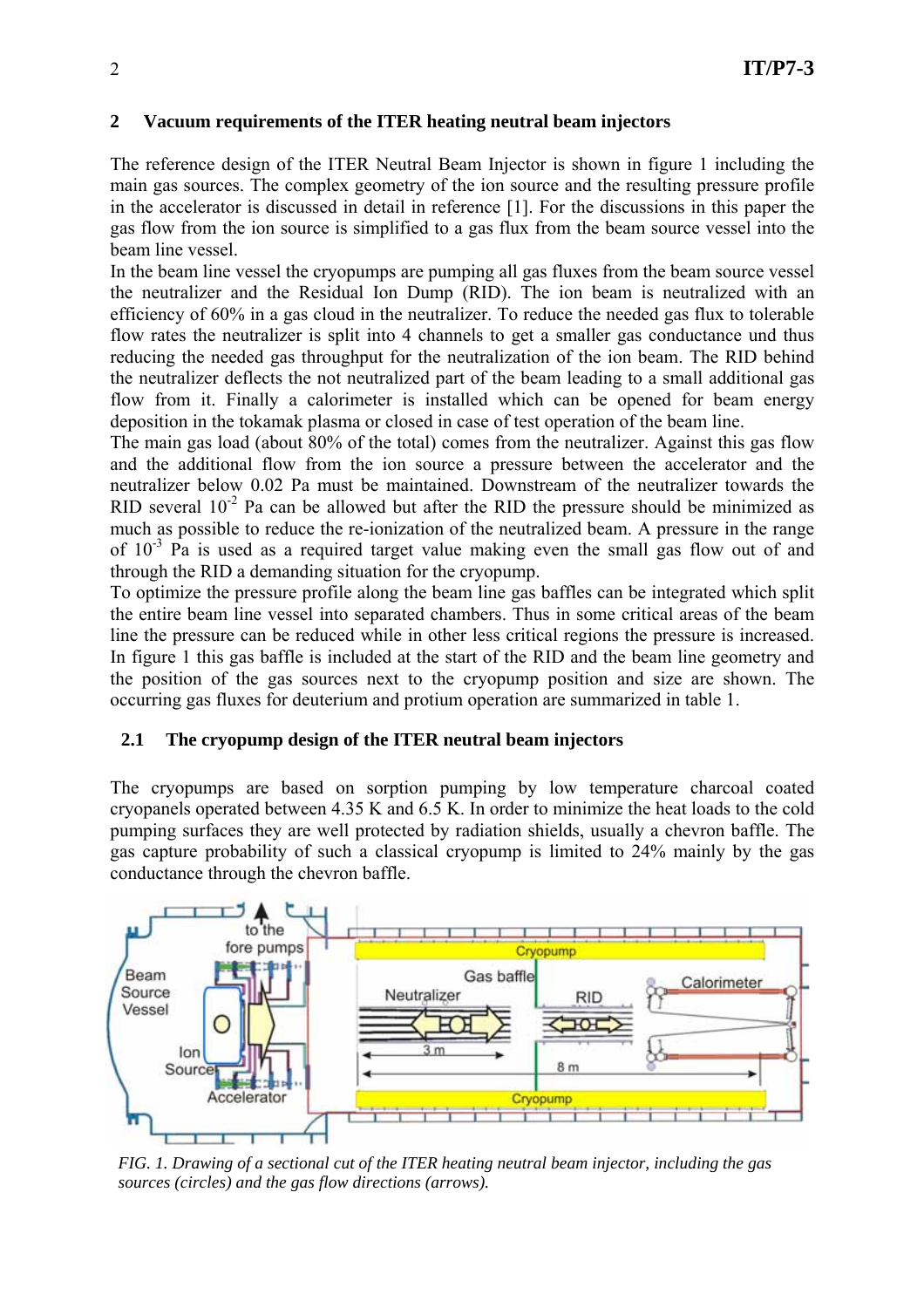|                                          | $H_2$ operation [Pa·m <sup>3</sup> /s] | $D_2$ operation [Pa·m <sup>3</sup> /s] |
|------------------------------------------|----------------------------------------|----------------------------------------|
| Ion Source*<br>Neutralizer<br><b>RID</b> | 6.9<br>27<br>0.38                      | 4.9<br>19<br>0.38                      |
| <b>Overall</b>                           | 34.3                                   | 24.3                                   |

*TABLE 1, GAS THROUGHPUTS OF THE ITER HEATING NEUTRAL BEAM INJECTOR FOR PROTIUM AND DEUTERIUM OPERATION (\*FOR THE CONFIGURATION WITH THE HIGHEST GAS FLOWS)*

The resulting pumping speed of this cryopump design would not cover the needed pressure profile of the heating neutral beam injectors. To fulfil the requirements a novel cryopump design has been developed which is characterized by an increase in capture probability of 50% which could be achieved at a corresponding increase of the heat load of only 20% compared to a classical cryopump with a chevron baffle. For reasons of thermal hydraulics and manufacturing issues the 8 m long cryopump has been split into 8 modules, each of them 2.75 m high and 1 m wide. Each of these modules consists of 4 pumping sections as depicted in figure 2. One entire cryopump will consist of 8 modules with 32 sections, one next to each other, without separating intermediate walls between the sections.

Each of the 3 stages *(see FIG. 2)* of one section has its own hydroformed radiation shield resulting in an open structured cryopump with a high capture probability for gas particles. For the use in a neutral beam facility the gases to be pumped are protium and deuterium with a sticking coefficient to the charcoal of 0.7 for  $H_2$  and 0.95-1 for  $D_2$  [2]. By the use of 3D Monte Carlo models the detailed cryopump design has been elaborated and the overall capture probabilities of the cryopump have been determined. In the case of deuterium a gas capture probability of 33% and in case of protium 30% has been achieved.

### **2.2 Calculation of gas profiles**

For the determination of the needed pumping speed and the preferable position of the gas baffle, detailed 3D models of different beam line geometries have been prepared to calculate the gas density distribution along the entire beam line using the ITER reference code for gas distribution calculations "MC-GF code". The results of complementary calculations are discussed in [3, 4]



4 sections = 1 module

*FIG. 2. Sectional cut of one module of the cryopump for the ITER heating neutral beam injector. Radiation shielding in green colour, cryosorption panels in blue colour.*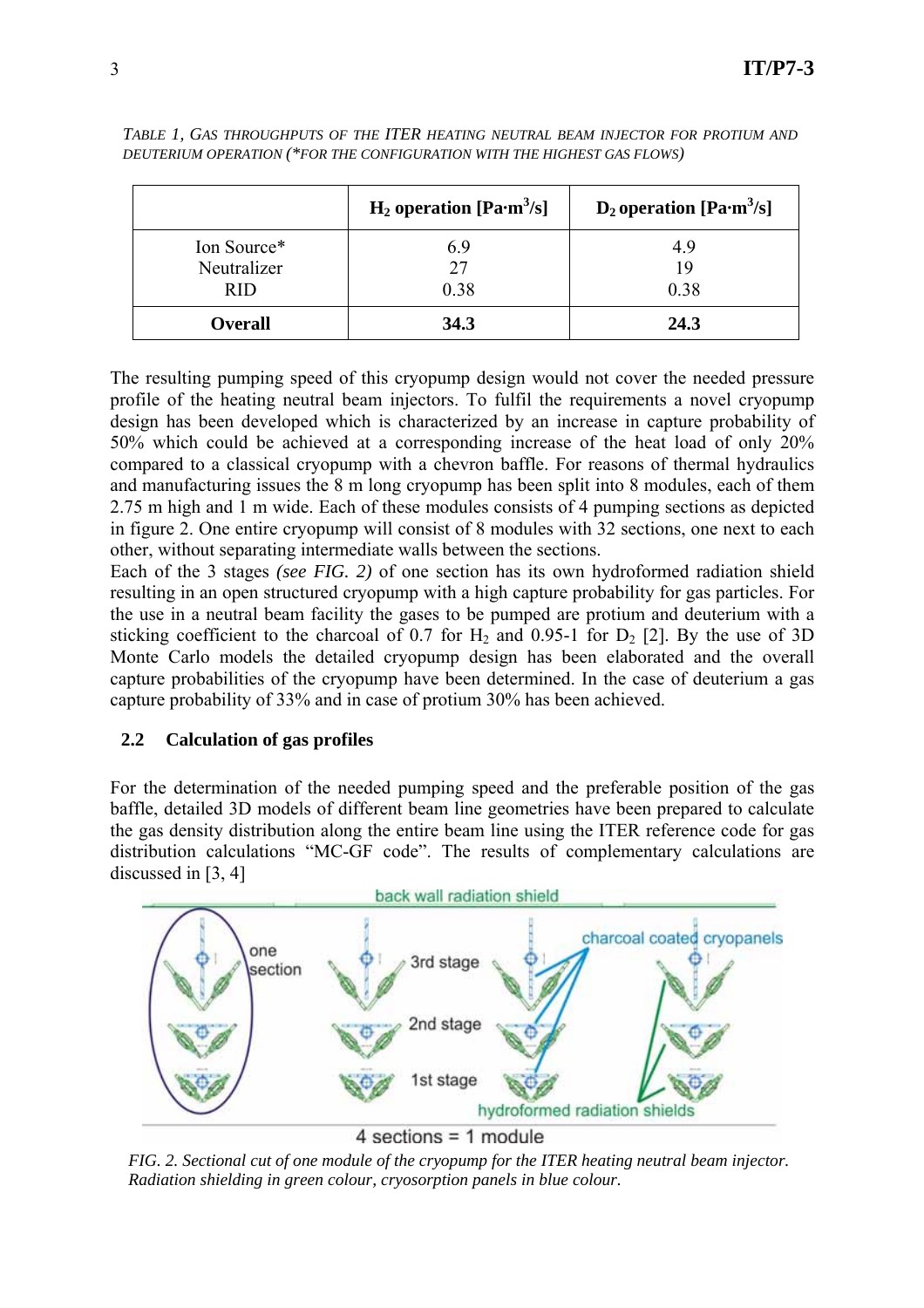

*FIG. 3. Calculated gas profiles for 3 different positions of the gas baffle.*

One important purpose is to reduce the pressure between the accelerator and the neutralizer below 0.02 Pa which can be done by several approaches:

The cryopump should be located as close as possible at the critical area to be pumped but it can not be moved upstream across the edge of the neutralizer entrance due to the strong local heat loads from high energy electrons. Those electrons come from co-accelerated electrons backscattered from the electron dumps near the neutralizer entrance. Therefore the gas profiles are calculated with the start of the cryopump at the neutralizer start position and not moved further upstream to the critical area even though that gives a better effective pumping speed in that region.

The pumping speed can be increased by increasing the gas capture probability of the cryopump design or the size of the pump. Therefore, the pump has been designed with a maximized height of the pumping area, reducing the space for the manifolds as much as possible and under consideration of the actual beam line design.

The gas capture probability of the cryopump depends on the detailed design of the pump. Even with the maximized size the classical cryopump would not cover the needed pressures during beam pulse operation. An open structured cryopump has higher heat loads to the pumping surfaces but can also achieve a higher capture probability. Usually the pumps must be carefully adapted to the system in which they are integrated.

A further possibility to reduce the pressure in front of the neutralizer is to move the gas inlet position in the neutralizer downstream towards the RID. To get the same gas target for the neutralization of the ion beam the gas throughput must be increased by 12 % compared to the gas inlet position in the middle of the neutralizer. Nevertheless, this change reduces effectively the pressure between the accelerator and the neutralizer.

The used geometry for the beam line components is taken from the ITER reference design. The beam line vessel has a length of 10 m, the cryopumps a length of 8 m with a height of the pumping area of 2.3 m. The neutralizer is 3 m long and the gas inlet position is at 2/3 of its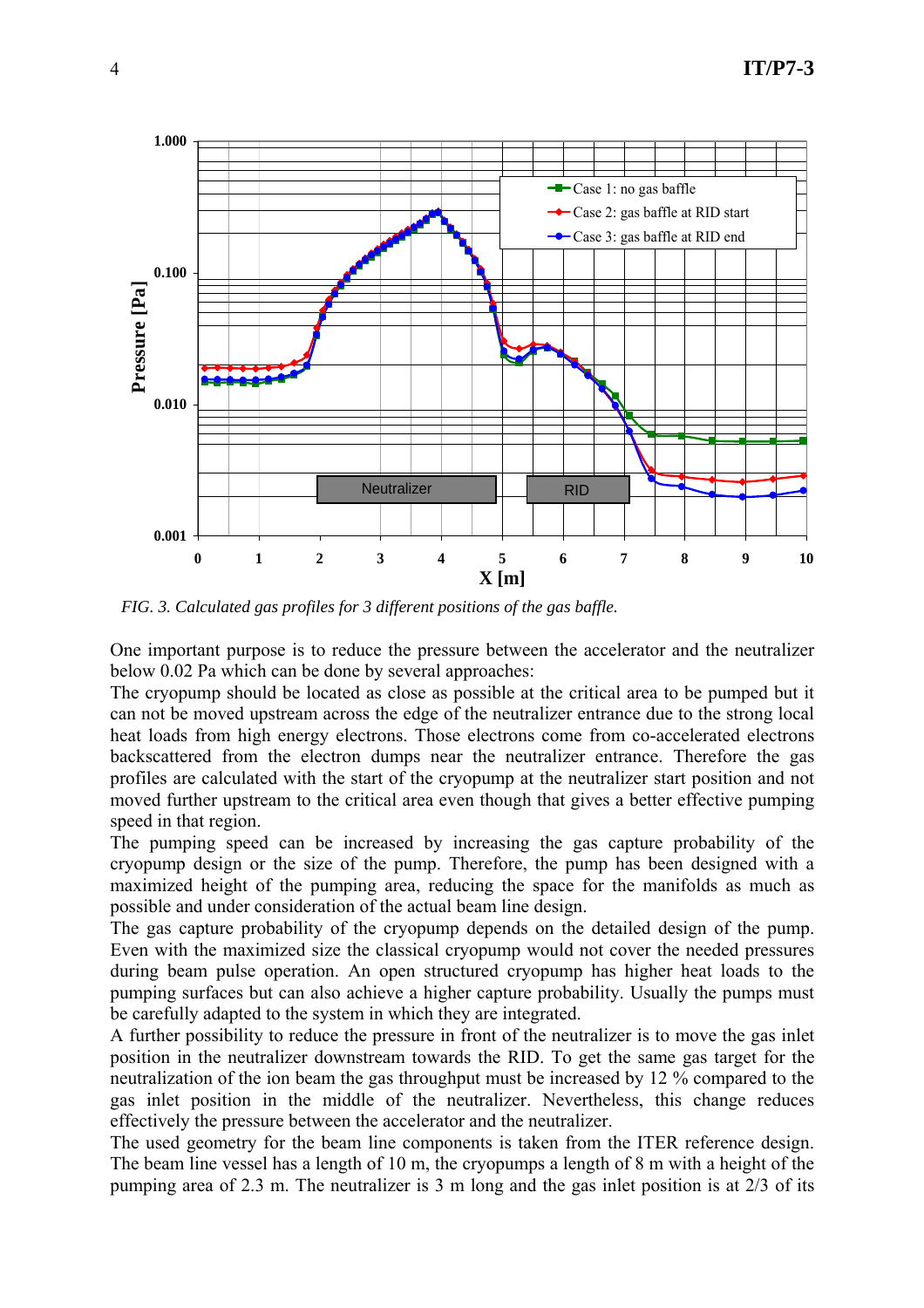lengths downstream the beam line. A distance of 0.5 m to the 1.8 m long RID has been used and both components are split into four rectangular channels with a height of 1.7 m and a width of 0.1 m. The calorimeter has a distance to the RID of 0.2 m and a length of 2.8 m. For the presented investigations only the closed calorimeter configuration has been considered. The calculations have been carried out using isothermal conditions at 300 K for the gases and all surfaces.

The position of the gas baffle has a strong impact on the gas pressures in the beam line vessel. In the ITER reference design a gas baffle at the start of the RID is foreseen to reduce the pressure towards the duct and minimize the reionisation losses of the neutralized beam. In figure 3 several gas profiles along the beam line are depicted for different assemblies of the gas baffle. In case 1 no gas baffle is included. In case 2 one gas baffle is located at the start of the RID and in case 3 one baffle is integrated at the end of the RID. No gas baffle as in case 1 leads to a higher pressure towards the duct and thus to an increased reionisation of the neutralized beam. The use of one baffle at the entrance of the RID would result in a 25% higher pressure in front of the neutralizer than for the cases one and three. To install the baffle at the end of the RID would result in a pressure of 0.015 Pa in front of the neutralizer and into the smallest pressure behind the RID. As regards the pressure profile and the operation time, which will be discussed in section 2.3, case 3 would be the preferred solution.

### **2.3 Assessed beam pulse operation times**

The beam pulse operation times have different limitations depending on whether protium or deuterium is used. In the case of protium pumping the pumping speed decreases with the amount of already accumulated gas to the charcoal. This well known effect leads to a reduction of the pumping speed by about 10 % after an adsorption of 1000 Pa·m<sup>3</sup> protium to one meter square of charcoal coated surface. Assuming a linear decrease for higher gas loads the critical pressure between the accelerator and the neutralizer is reached after an accumulation of about 2000  $\text{Pa}\cdot\text{m}^3$  of protium. The given charcoal area and the related gas flow to it depend on the position of the gas baffles, because they split the entire cryopump and separate the flows from the components. The most stringent situation occurs for case 2 when one baffle is used at the start of the RID. In this case the pressure limit of 0.02 Pa is reached after 1400 s. In case 3 with the baffle at the end of the RID an operation time of about 2000 s with protium is possible and without any baffle the operation time would increase to 3000 s. The saturation effect due to the accumulation of deuterium is much less pronounced than due to the accumulation of protium. Therefore the operation time for deuterium pulses is given by the administrative deflagration limit which is set for hydrogen at a gas concentration of 1.5 mol/m<sup>3</sup>. This concentration limit must be followed during the regeneration of the cryopumps after deuterium operation. With the volume of the vessel of 200  $\text{m}^3$  and a gas temperature of 300 K the operation time with deuterium is limited to 7.5 h. If the capacity limit of the charcoal for deuterium is reached before must be experimentally detected.

#### **3 Heat loads to the cryogenic circuits**

The heat loads to the cryogenic circuits must be calculated for different operation scenarios which are steady state operation, beam pulse operation and finally the 100 K regeneration with a heat transfer determined by gaseous heat conduction through the released gas.

In steady state operation the thermal radiation from the beam line components dominates the integral heat load. The beam line components are water cooled and a temperature of 100°C as the outer surface temperature has been used for the calculations. The temperature of the vessel is assumed to be 300 K and no gasloads are expected in steady state conditions.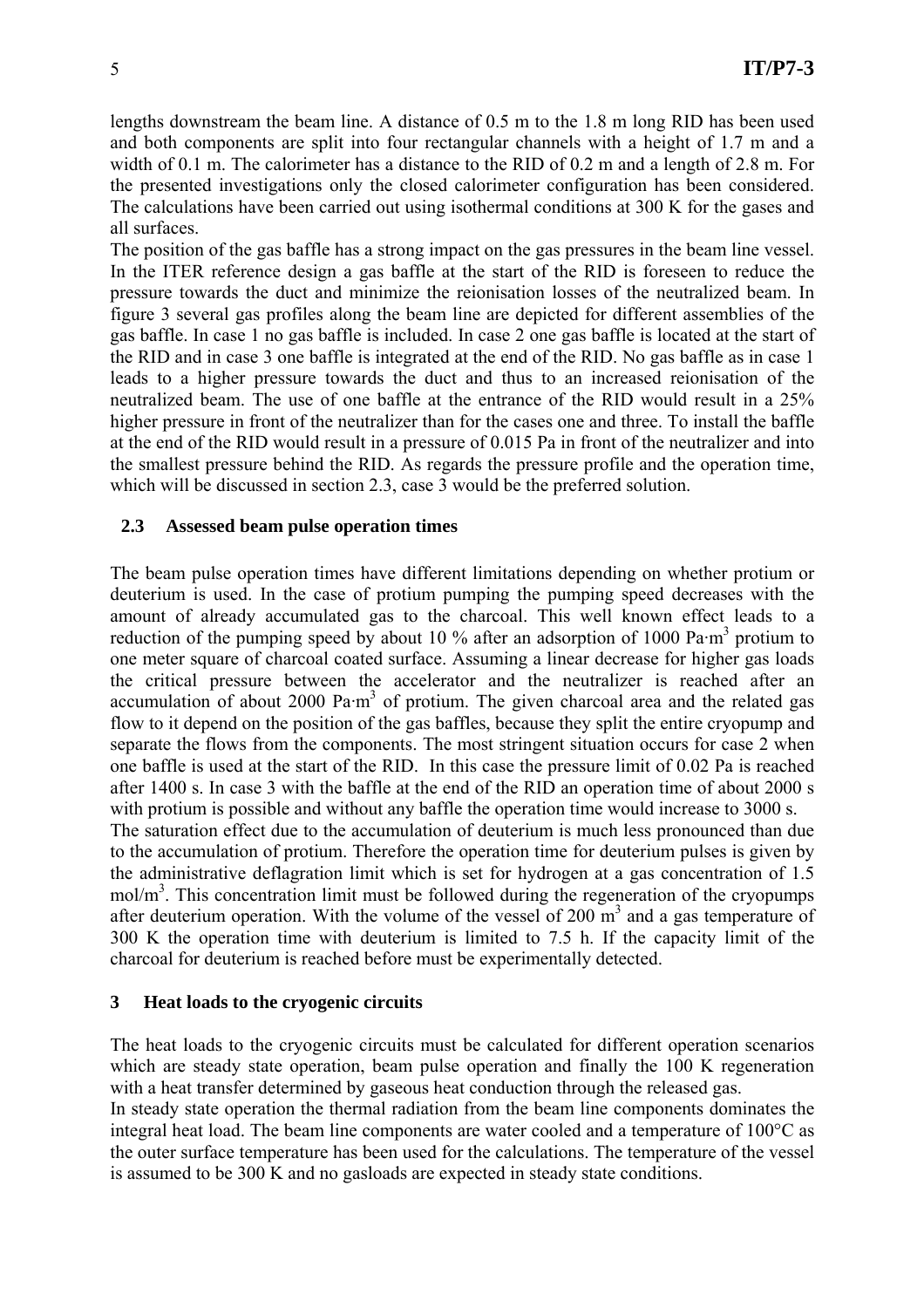The heat loads by thermal radiation have been calculated using the exact viewing factors  $\phi_{12}$ which characterize the geometrical alignment of the hot surface (1) to the cold surface (2) [5]. These coefficients have been determined using detailed three dimensional models of the cryopumps within a Monte Carlo code (MOVAK3D). The heat transfer between two surfaces by thermal radiation  $Q_{12}$  is finally calculated for all the surfaces between a pumping section and its vacant pumping sections by:

$$
Q_{12} := \frac{e_1 \cdot e_2 \cdot A_1 \cdot \sigma_B \cdot \phi_{12}}{1 - (1 - e_1) \cdot (1 - e_2) \cdot \phi_{12} \cdot \phi_{21} \cdot \frac{A_1}{A_2}} \cdot (T_1^4 - T_2^4)
$$

e: Emissivity, A: Radiating areas,  $\phi_{12}$ : Viewing factor from surface 1 to surface 2,

T: Temperatures,  $\sigma_B$ : Stefan Boltzmann constant

This extensive method was used because of the complex surface arrangement of the new cryopump design. Compared to the former designs the heat load by 300 K radiation from the beam line plays an important role. Therefore the coating of the surfaces is very important to derive finally with the minimized heat load on the 5.5 K circuits. The final results of these investigations are depicted in figure 4.

#### **3.1 Heat loads to the charcoal coated cryopanels in steady state operation**

The surfaces of the 5.5 K circuits are coated with activated charcoal and split into 3 stages as the shielding. Stage 1 and 2 are only on the side facing to the back walls coated with charcoal. Stage 3 which is turned by 90° is coated on both sides to increase the pumping surface and thus the possible operation time for protium pulses.

In case of the low temperature circuit the overall sum of the heat load by thermal radiation is split into a load by direct radiation from the thermal shielding and the load by the radiation from the beam line reflected via the shielding onto the cryopanels. Due to the Stefan-Boltzmann law (radiated power  $\sim T^4$ ) the 300 K radiation is dominant compared to the radiation from the shielding at 85 K. Therefore, the many parts of the radiation shield must be blackened except of the first stage and the back sides of the radiation shielding facing to charcoal coated cryopanels. In addition all non charcoal coated surfaces of the low temperature circuit must be electropolished to minimize the heat load. The blackening of the radiation shielding is made by a plasma spray coating with  $TiO<sub>2</sub>/Al<sub>2</sub>O<sub>3</sub>$  which provides an emissivity of  $e = 0.95$ . The emissivity for the charcoal coated surfaces and for the electropolished surfaces are assumed to be  $e = 0.9$  and  $e = 0.15$ .



*FIG. 4. One of the 64 pumping sections with the optimized coating of the surfaces to achieve the smallest heat load to the low temperature circuit (in blue colour).*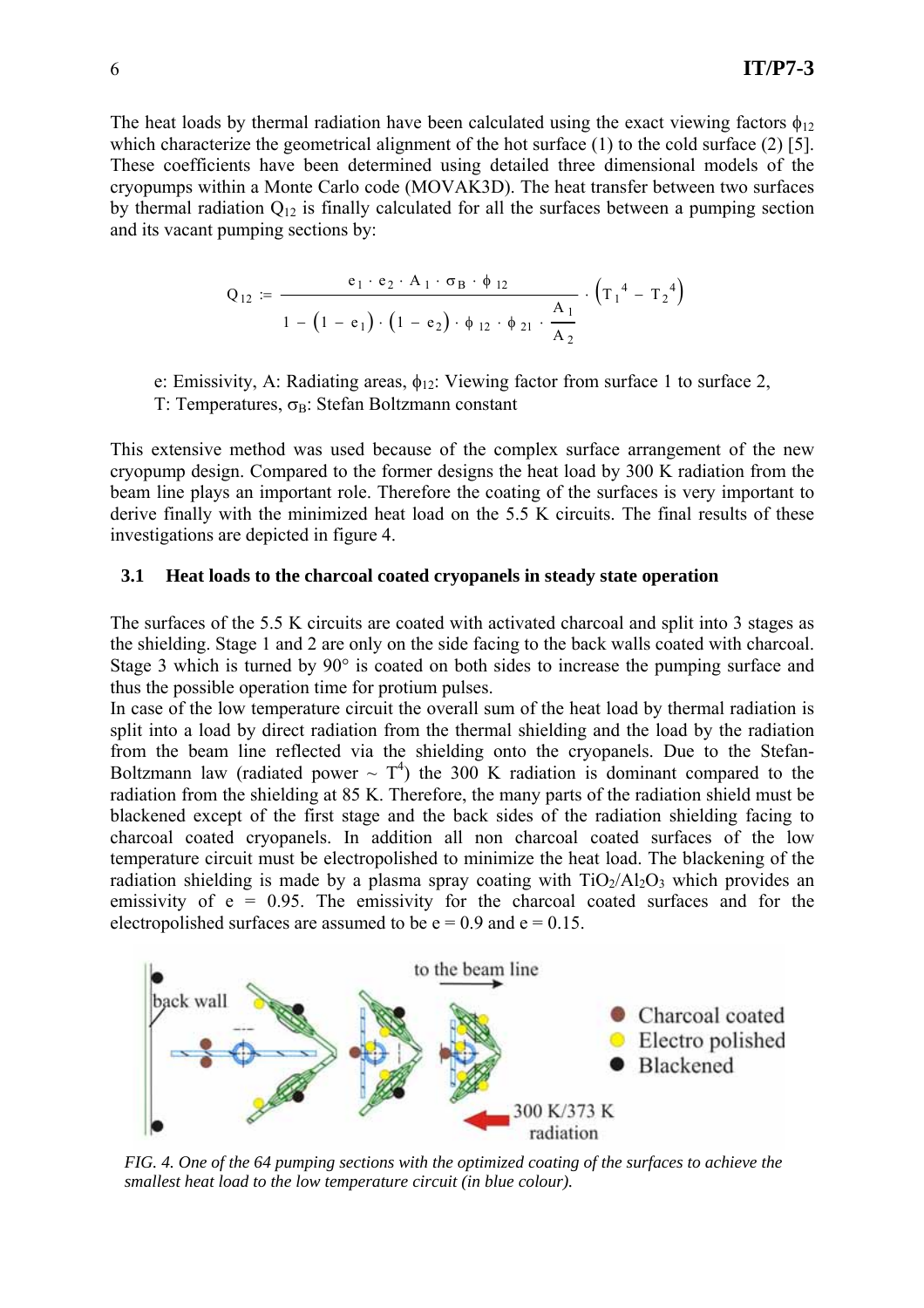|                                                                                                                                                                                       | Charcoal coated cryopanels | Radiation shielding                                       |
|---------------------------------------------------------------------------------------------------------------------------------------------------------------------------------------|----------------------------|-----------------------------------------------------------|
| Thermal radiation: 152 W<br>Solid heat conduction: 178 W                                                                                                                              |                            | $11.6$ kW<br>$0.32$ kW                                    |
| Steady state: 230 W                                                                                                                                                                   |                            | 11.92 kW                                                  |
| Cooling of gas   90 W<br>Gaseous heat conduction 14 W<br>Adsorption enthalpy $ 21 \text{ W}$<br>Scattered electrons 160 W<br>Steady state 230 W<br><b>Beam pulse operation: 515 W</b> |                            | $0.035$ kW<br>$0.03$ kW<br>$19$ kW<br>$11.92$ kW<br>31 kW |
| 100 K Regeneration   -                                                                                                                                                                |                            | 24 kW                                                     |

*TABLE 2, HEAT LOADS TO THE CRYOPANELS AND THE RADIATION SHIELDING.* 

Within an iterative improvement of the inner cryopump geometry the gas capture coefficient of the pump has been maximized with first priority and as second priority the heat load to the low temperature circuit has been minimized as far as possible. The solid heat conduction between the supports of the cryopump at 300 K to the radiation shielding and between the radiation shielding to the cryopanel circuit is the second significant part which must be added. The calculated values are given in *TABLE 2*.

### **3.2 Heat loads to the charcoal coated cryopanels in pulse operation**

During beam pulse operation one significant heat load is given by the gas loads. The heat load to the cryopanels is increased by the cooling of the gas from the temperature of the impinging gas molecules to 5.5 K, by the adsorption enthalpy of the accumulated gas to the activated charcoal and by gaseous heat conduction between the shielding and the cryosorption panels. The heat load by scattered electrons from the neutralizer edges is assessed to be of the same order and thus an important load, because it is localized on the first module of the cryopump *(see TABLE 2).*

## **3.3 Heat loads to the radiation shielding**

In steady state operation the thermal radiation from the beam line components and the beam line vessel results to a heat load of 11.6 kW to the radiation shielding. This value has been determined by the calculation of the exact viewing factors between the beam line components and the cryopump. For the temperature of the beam line vessel and the beam line components 300 K and 373 K have been used, respectively, and the emissivity of both surfaces was set to  $e = 0.3$ .

The additional heat load by solid heat conduction from the supports at 300 K is conservatively assessed to about 320 W. The load by the gas fluxes during the beam pulse operation is below 100 W. This is resulting in a heat load of 12 kW distributed more or less homogeneously across the cryopump. But the main additional heat load during beam pulse operation is due to high energy electrons due to backscattering from electron dumps. This is an additional and dominating heat load which is estimated to be  $\approx$ 19 kW localized on the first part of the cryopump and leading to an integral heat load of 31 kW during beam pulse operation.